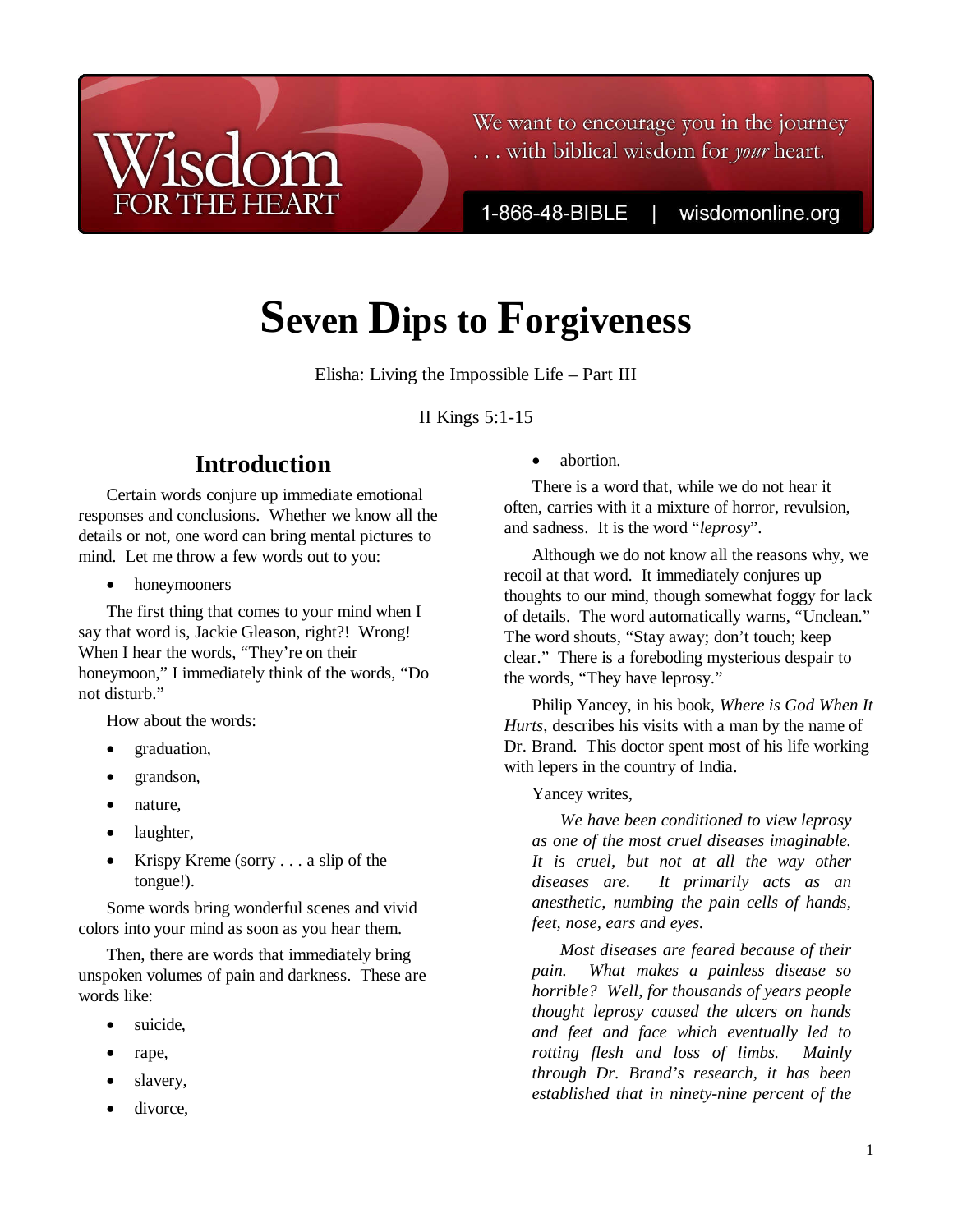*cases, the destruction follows solely because the warning system of pain is gone.* 

*How does the decay happen? In villages of Africa and Asia, a person with leprosy has been known to reach directly into a charcoal fire to retrieve a dropped potato. Nothing in his body told him not to. Patients in India would work all day gripping a shovel with a protruding nail, or extinguish a burning wick with the bare hands, or walk on splintered glass.* 

*On one occasion, Dr. Brand tried to open the door of a little storeroom, but a rusty padlock would not yield. A patient, an undersized, malnourished ten year old said, "Let me try, sahib doctor," and he reached for the key. With a quick jerk of his hand he turned the key in the lock. Brand was dumbfounded. How could this weak youngster out-exert him? Then his eyes caught the tell-tale clue – a drop of blood on the floor. Upon examining the boy's fingers, Brand discovered the act of turning the key had gashed a finger open to the bone, yet the boy was completely unaware of it. To him, the sensation of cutting his finger to the bone was no different from picking up a stone or turning a coin in his pocket.* 

*Leprosy is death by degrees. There is bodily injury, physical scarring, ignorant abuse, a thousand different disorders, and all because the person cannot feel the sensation we call pain.* 

As you have studied the Old Testament, you have probably noticed that leprosy was the disease inflicted by God on a sinful, stubborn, rebellious person. While that is not the case in our dispensation, it is interesting to consider that, in past ages, God may have sent leprosy as a signal. He may have been making a statement that indicated, "Since you no longer feel pain in your heart and conscience by the act of sin, you will now be cursed with the inability to feel pain in your flesh."

# **The Tragedy of a Helpless Leper**

A brief biography of a leper is given to us in the book of II Kings. This leper is a desperate man whose path ultimately crosses the path of God's prophet Elisha.

#### **His position of honorable respect**

Let us pick up our study in chapter 5, verse 1.

*Now Naaman, captain of the army of the king of Aram, was a great man with his master, and highly respected, because by him the Lord had given victory to Aram. The man was also a valiant warrior, but he was a leper.*

While the text does not give us chronological clues, it is clear that Naaman's leprosy did not surface or activate in his body until his later years. This brief description of Naaman shouts one clear message – apart from his current condition of leprosy, Naaman had it made. He was at the top of the heap in the kingdom; he was the respected, trusted confidant and friend of the king, and because of his victory over King Ahab, he was every soldier's idol.

Josephus believed that it was Naaman who shot the arrow into the air that found its mark in the disguised king of Israel. It was Naaman who killed Ahab, which immediately catapulted Naaman into legendary status.

#### **His predicament of hopeless ruin**

The prophet Jeremiah is writing specifically to show, I believe, a contrast, a paradox between highest achievement and hopeless despair.

Let your eyes wander over the description in verse 1 once again.

*. . . a great man . . . highly respected . . . a valiant warrior . . .* 

(and then the shocking declaration),

*. . . a leper.*

A leper! Naaman was a valiant soldier who would soon be unable to swing the sword; who would soon be unable to grip the saddle with strong legs; who would soon be unable to lead the charge up some windswept hill. He would no longer be sought out by his army. He would be avoided at all costs. The whispers would sweep through the camp. Of all the great titles he had enjoyed, the title now used, as people cast their saddened looks his direction, was, "There goes Naaman, the leper."

There was not a soldier in his army who envied Naaman now. The most ordinary foot soldier would glance at Naaman and gaze at the medals and ribbons that adorned his uniform and conclude, "As great as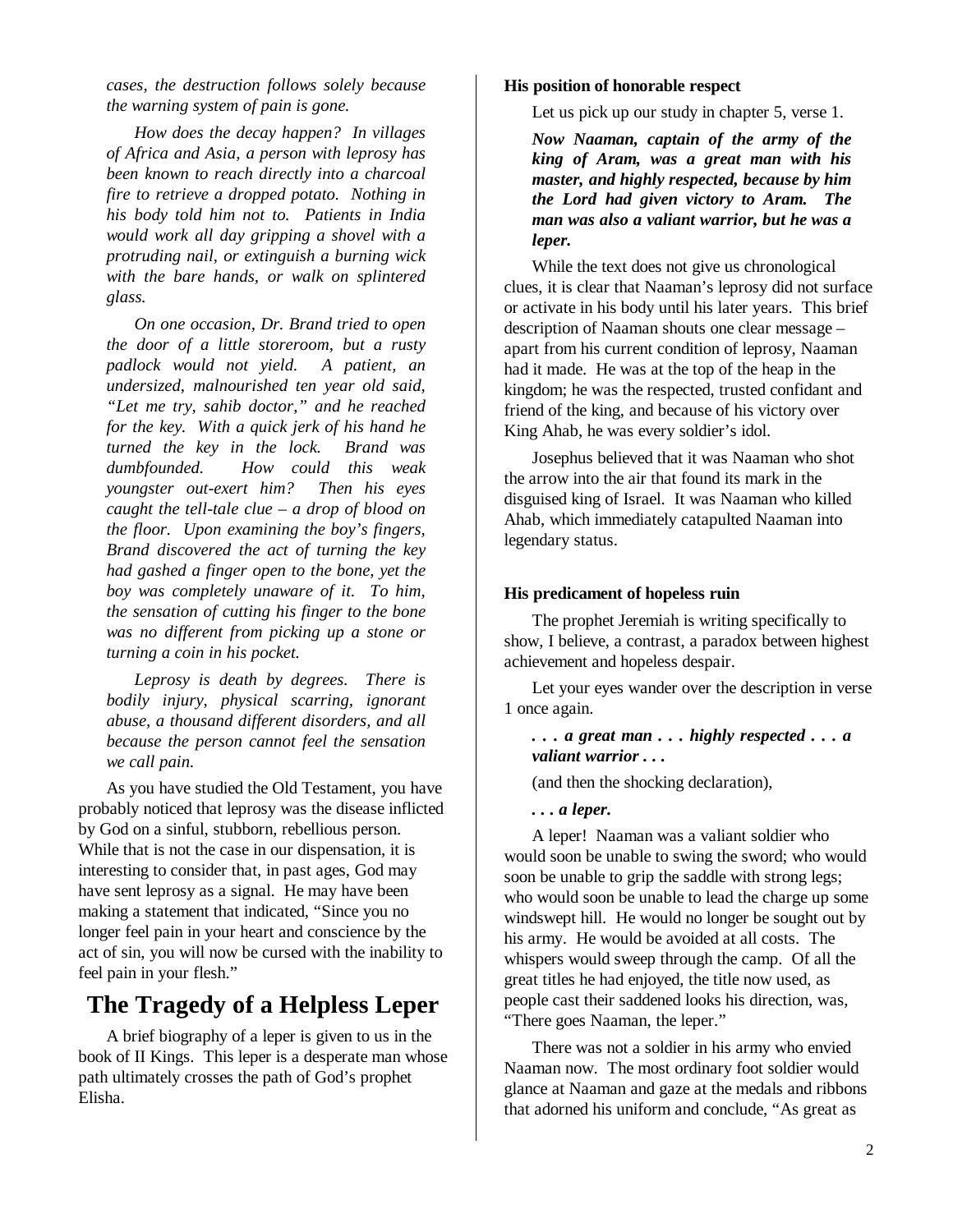he is and as common as I am, I wouldn't change places with him for one second!"

Naaman was a leper.

#### **His plan of human reasoning**

Now in the course of his skirmishes, he happened to take captive a young Israelite girl. Verse 2 tells us that she was the personal attendant of Naaman's wife. In verse 3 we are told that,

## *She said to her mistress, "I wish that my master were with the prophet who is in Samaria! Then he would cure him of his leprosy."*

I would like to point out that it is an amazing thing that this young captive girl is concerned at all for her abductor. He is the one who is responsible for ripping her from her country, her family, and her home. It was so unusual that, to Naaman and his wife, it was clear that she must be sincere. So, they think, "Maybe there is a miracle worker in Israel who can cure the incurable!"

#### **Two rational approaches**

Notice verses 4 and 5.

*Naaman went in and told his master, saying, "Thus and thus spoke the girl who is from the land of Israel." Then the king of Aram said, "Go now, and I will send a letter to the king of Israel." He departed and took with him ten talents of silver and six thousand shekels of gold and ten changes of clothes.* 

At this point, Naaman becomes a perfect example of humanity – lost, diseased by incurable sin. And, his plan for physical healing provides a perfect illustration of mankind's approach to spiritual healing – he displays two very typical, rational errors.

#### **Error #1 – Healing can be bought with good intentions and valuable gifts**

1. The first error is in believing that healing can be bought with good intentions and valuable gifts.

There was no one more sincere about healing than Naaman. He simply figured that since healing an incurable disease would require special power, that healing would cost a great deal of money.

The Bible records that his gift included ten talents of silver. That is approximately 850 ounces of silver. Its worth in today's market is around 40,000 dollars. A shekel of gold weighed .4 troy ounces and therefore, 6,000 shekels of gold weighed around 2400 ounces. That would be worth, in today's market of about 500 dollars an ounce, approximately 1.2 million dollars. Throw in the clothing for the king, and you are looking at an immense amount of money.

Now this army captain probably did not have 1.2 million dollars lying around. I personally believe this was everything Naaman could pull together. He probably had to beg and borrow from his friends and family; his soldiers may have passed the hat, and his good friend, the king, probably contributed a large portion of this money as well. Then, as Naaman set off for Israel, everyone cried, "Naaman, we're all rooting for you. Surely you have enough to buy the magic cure. Good luck."

He is about to discover that you cannot buy healing – physically or spiritually. They are both gifts from God.

### **Error #2 – Healing can be provided by someone other than God**

2. The second error that he made is in believing that healing can be provided by someone other than God.

#### Notice verse 6.

#### *He brought the letter to the king of Israel, saying, "And now as this letter comes to you, behold, I have sent Naaman my servant to you, that you may cure him of his leprosy."*

Now, the servant girl had clarified that there was a prophet in Israel who could heal. Evidently, these pagan idolaters believed that if a prophet, who was low in the order, could heal, then certainly the king would have access to that magic wand and he could heal at will. Verse 7 strongly fortifies that implication, because of the king's response.

*When the king of Israel read the letter, he tore his clothes and said, "Am I God, to kill and to make alive, that this man is sending word to me to cure a man of his leprosy? But consider now, and see how he is seeking a quarrel against me."* 

In other words, the king is saying, "I can't do that! And, if I don't try or if I tried and failed, it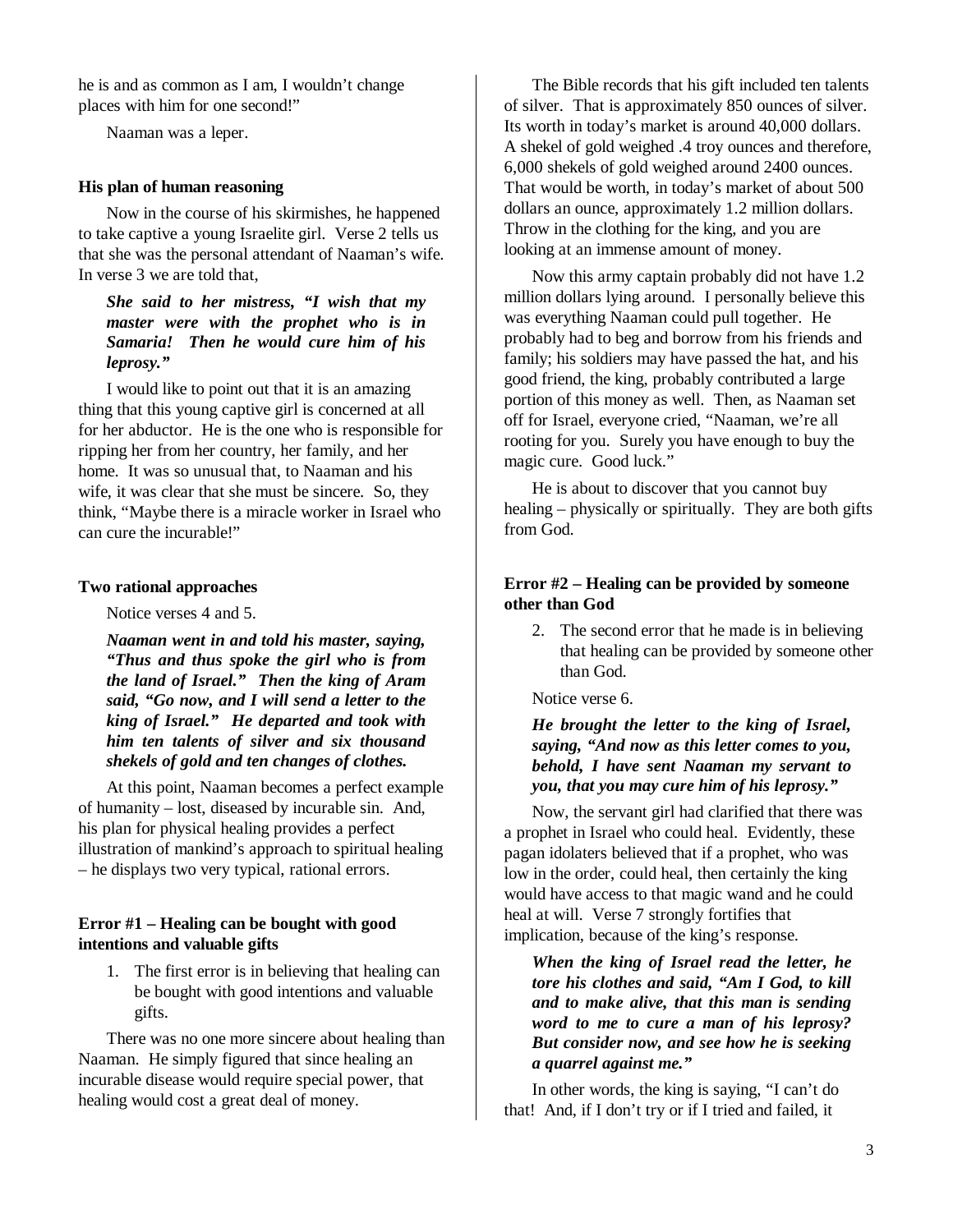would start a full scale war between us and Syria and we're dead."

So, while the king is ripping his clothes and lamenting, the word finally makes its way to Elisha. Look at verse 8.

*It happened when Elisha the man of God heard that the king of Israel had torn his clothes, that he sent word to the king, saying, "Why have you torn your clothes? Now let him come to me, and he shall know that there is a prophet in Israel."* 

The king cannot heal. No one in the kingdom can heal except one man – God's man.

Why would God be so limited as to send spiritual healing to humanity through only one person? Why can there not be many roads that lead to heaven?

There is terrific resistance to the biblical truth that Jesus Christ is the way, the truth, and the life. Does that mean that if you believe in Buddha you are wrong? Yes. Does that mean that if you follow the Dalai Lama you are wrong? Yes. Does that mean that if you follow a self-made religion for your own comfort or a spirit guide of your own choosing or a superstition of your own making that you can be lost forever? Yes. Even if you are sincere; even if all of your friends are rooting for you; even if you have put everything you own on the line!

Peter, preaching in Acts, chapter 4, verse 12, about Jesus Christ, declared to a people who had multiple gods, many religious traditions, and a myriad of superstitions,

## *And there is salvation in no one else; for there is no other name under heaven that has been given among men by which we must be saved.*

That is the truth. You either believe in Him or die a leper – an outcast forever from the splendor of heaven and the glory of God.

#### **Two typical responses**

Now imagine the splendid entourage that pulls up in front of the prophet Elisha's humble little hut. Look at verses 9 and 10.

*So Naaman came with his horses and his chariots and stood at the doorway of the house of Elisha. Elisha sent a messenger to him, saying, "Go and wash in the Jordan* 

### *seven times, and your flesh will be restored to you and you will be clean."*

Famous, powerful, idolized Naaman does not even get a personal handshake from the humble prophet. Elisha says to his servant, "Gehazi, go on out there and just tell Naaman to take seven dips in the Jordan."

It is as if Elisha is implying that where God is concerned, He is no respecter of persons. It does not matter whether you are wealthy or poor, whether you are idolized or unknown, the ground is level. That message was communicated.

Now, Naaman will respond to the servant's message once again as a typical illustration of humanity to this day. He will respond with a couple of responses. Let me summarize them for you.

## **Response #1 – I think healing should come like I imagined it**

1. The first response is, "I think healing should come like I imagined it."

Look at verse 11.

*But Naaman was furious and went away and said, "Behold, I thought, 'He will surely come out to me and stand and call on the name of the Lord his God, and wave his hand over the place and cure the leper.'"* 

Naaman thought there would be some hocuspocus. He thought Elisha would come out in long robes, carrying a few candles or something, and wave his hands in the air and chant to his God . . . and he would be healed. That is how Naaman imagined leprosy would be healed.

I received a flyer about a seminar where music has become the spiritual guide. The title of the seminar is, *Alignment Through Music Workshop*, and it is put on by the Raleigh Conservatory of Music. The flyer displays someone's imagination, as it says,

*Start your new year with the healing energies of music. Music is the master healer, so get in tune for the new cycle. Find out how to use sound and music for healing, emotional clearing and balancing, self-discovery, stress reduction, change of state, and spiritual awakening.* 

I will not argue that the right kind of music can have a terrific effect on you, but it cannot bring spiritual awakening to a dead spirit. The flyer continues to say,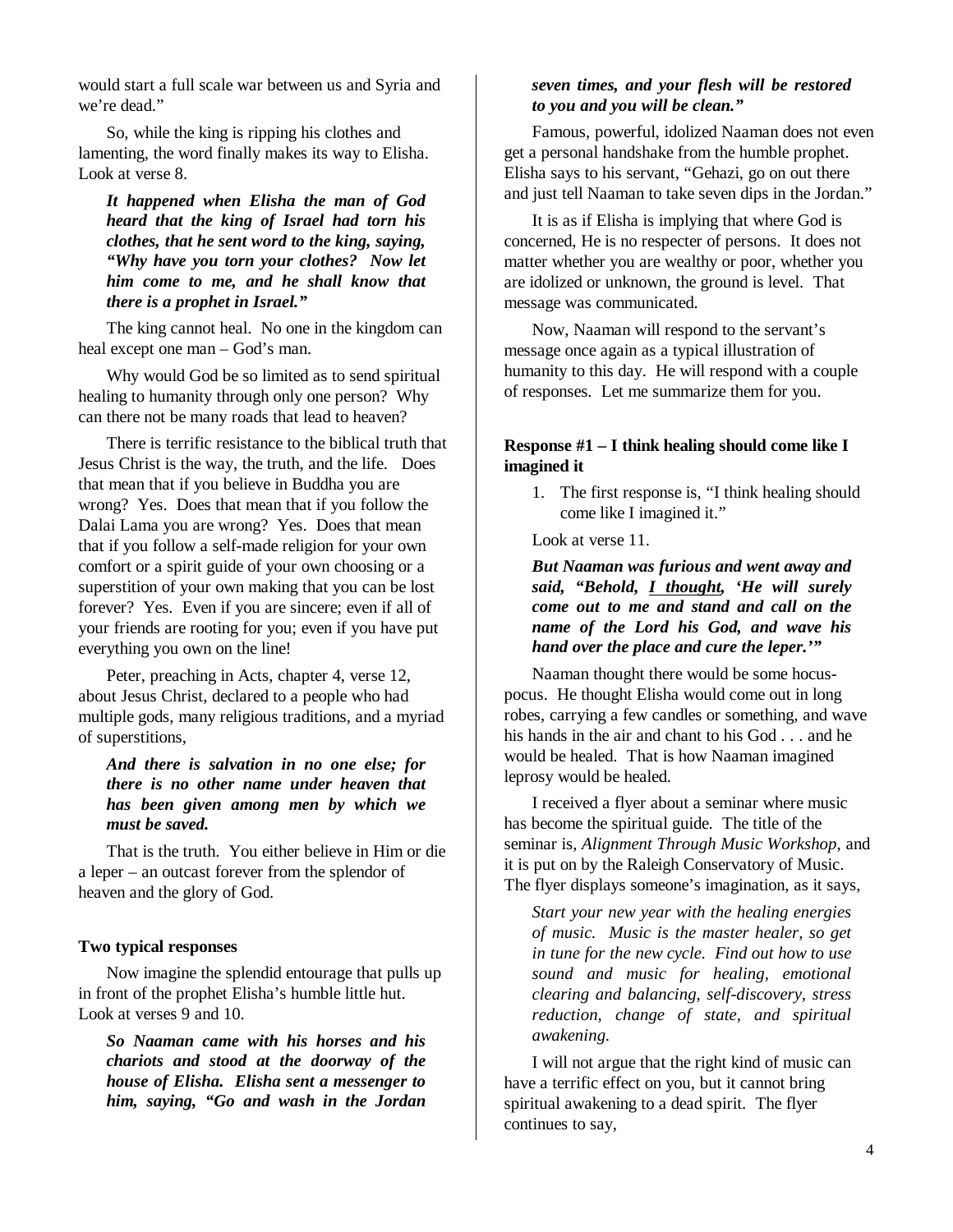*This is a participatory workshop, so wear comfortable clothes . . . you may want to bring a pen, notebook, and a pillow or two.* 

I forgot to attend.

This is really sad, ladies and gentlemen, because all of humanity knows the emptiness; they feel the need for something spiritual; they know there needs to be some kind of awakening, some kind of connection, some kind of re-alignment. They say, "I imagine it will come through this."

This is one of a myriad of imaginations. Naaman thought leprosy would be healed by some waving of the hands and some chanting to God and maybe a little bit of razzmatazz. Then, he thought he would be healed and would pay his money. Naaman thought, like all of humanity, "Healing will come the way I imagined it."

### **Response #2 – I think something from my past should be good enough**

2. The second response is, "I think something from my past should be good enough!"

Now notice verse 12.

*Are not Abanah and Pharpar, the rivers of Damascus, better than all the waters of Israel? Could I not wash in them and be clean?" So he turned and went away in a rage.* 

Do you see the problem?

By the way, the rivers of Damascus that Naaman was referring to in this verse, made Damascus a beautiful oasis. The Arab's called it, "The Garden of the World". It was clear, flowing water.

Naaman thought, "The rivers of my own world would do as good as the muddy waters of this insignificant prophet."

Ladies and gentlemen, Naaman represents the thinking of every generation. Thinking such as, "I imagine cleansing for my spirit will come the way I think it will. And, when it comes, I think we will use some of my stuff from my past, from my own world, from my own thinking, from my own life and sort of combine it with some hocus-pocus and I will be healed."

How tragic it will be, one day, for a host of people who will stand before the Lord with perhaps the thought in their hearts as they are condemned, "I

thought it was alright with me. I thought sin wasn't that big of a deal. I thought God was all love and forgiveness and He would just kind of wipe everyone's slates clean when we stood before Him. I thought punishment was a myth made up by people who tried to scare us with death and hell and the devil and all that sort of stuff. I thought everyone would go to the heaven of their own imagination. I thought . . . I thought  $\dots$  I thought  $\dots$ .

They will have thought wrong.

# **The Ecstasy of a Healed Leper**

Well, Naaman is in a rage. He is not going to have anything to do with this prophet and his muddy water.

#### **His humility is exhibited.**

Look at verse 13. This is the hinge verse and it is classic.

*Then his servants came near and spoke to him and said, "My father, had the prophet told you to do some great thing, would you not have done it? How much more then, when he says to you, 'Wash, and be clean'?"* 

What simple, profound perception into the human heart these slaves have. "Naaman, we know you real well. If the magic formula had been, 'Naaman, go conquer a kingdom,' you would have said, 'Alright, I'll do it,' or 'Naaman, go risk your life on some battlefield,' you would have said, 'I'll do it,' or 'Naaman, give me 1.2 million dollars,' you would have said, 'I'll do it'. You would do those things, so why not take a bath in that muddy water? What's so hard about that?"

I will tell you what is so hard about that bath in muddy water, for those of you who have struggled on the banks yourself. It takes the loss of all pride and pretense to say to God, "I'm nothing. I'm leprous and you will accept nothing from me in payment."

That is hard to swallow.

Well, in that moment, there is a deathly silence. The servants have delivered an arrow to Naaman's heart. For just a moment, he has to decide whether he will choose to do this. I wish I could have been there. He must have stood there stunned, as the servant's words sank in. Then, he must have said something like, "You're right. I'll do it."

Continue to verse 14a.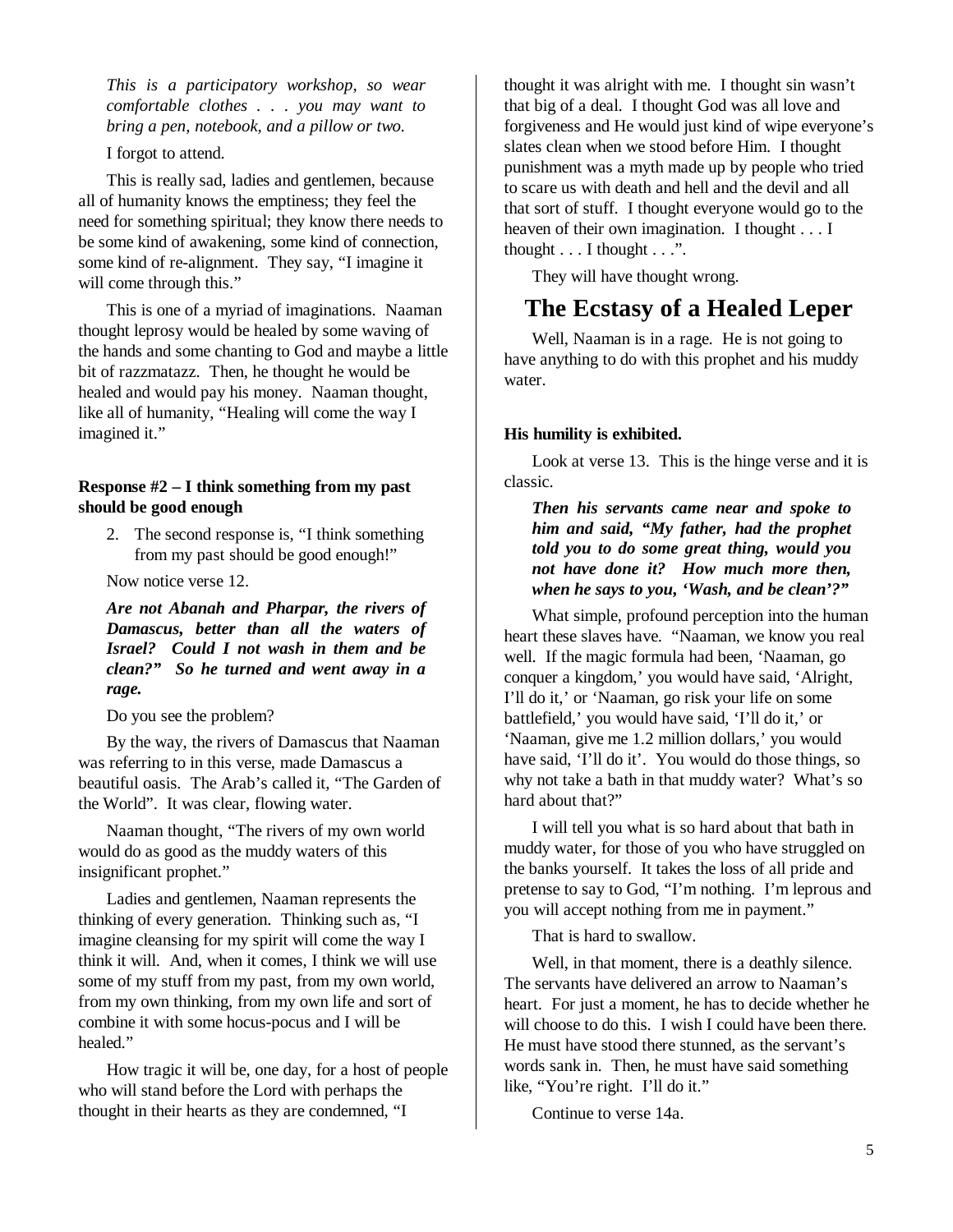## *So he went down and dipped himself seven times in the Jordan, according to the word of the man of God; . . .*

Now stop there and imagine this scene. Here is this magnificent man and he comes to the edge of the Jordan with all of his retinue. He leaves behind his uniform with all of the medals attached, with all the regalia of his honored position. He walks away from the chariots and horses and his servants that bespeak his power. He leaves, in the chariot, the 1.2 million dollars. He walks, stripped nearly naked, into the waters of the Jordan River – awkwardly, maybe a little embarrassed, and not too sure he is not being foolish.

Naaman takes a breath and goes completely under the murky water. He comes back up, wipes the water from his eyes, and looks at his ulcerated hands to see . . . no change. He goes under again, a second time, and comes back up. He looks again . . . no change. The third time . . . under and up. The fourth time . . . under and up. The fifth time . . . under and up. There is still no change; nothing is happening. The sixth time . . . under and up . . . and nothing. What was racing through his mind at this point, we are not told. We have every reason to believe that he took a longer breath than before and went under knowing that this was it. He knew, "If this does not work, I'm dead. If this doesn't heal, I won't last much longer. I will be Naaman, the leper."

#### **His healing is received**

Naaman obeys, even after six, what he would consider, failed attempts. He went under the seventh time and I think he stayed under a long time. He came bursting back to the surface, gulping breath. His servants, the retinue, the soldiers, all look carefully, closely, and he wipes the water from his eyes and looks at his trembling hands. The Bible says, in verse 14b,

*. . . and his flesh was restored like the flesh of a little child and he was clean.* 

#### **His homage is announced**

Can you imagine the celebration that erupted on the bank of the Jordan? There is a Syrian dance going on. There is hugging, kissing, crying, and shouting, "Naaman, the great leader, is no longer Naaman, the leper!"

And, in the ecstasy of being a healed leper, Naaman would shout, "I am cleansed!"

# **Application – Lessons Taught By a Leper**

This leper taught me a few lessons that I want to share with you, by way of application.

For those of you who have taken the bath, according to God's prescription for healing spiritually, you will understand if there are those who are hearing this and are struggling with God's prescription. They are thinking, "You mean, Lord, I'm to lay everything of myself aside? What about everything I've done or am doing? What about what I just gave? What about my morality? What about my standing and my position?"

My friend, I have to tell you, you are spiritually like I was – a leper. There are three lessons this leper can teach you. Let me give them to you.

#### **It is much easier to work for our spiritual healing than it is to simply receive it**

1. First, it is much easier to work for our spiritual healing than it is to simply receive it.

If it were hard, there would be people standing in line.

Let me share a story, told by a pastor named Gary Tolbert, that comes to mind.

A little boy came to the Washington Monument and noticed a guard standing by it. The little boy looked up at the guard and said, "I want to buy it."

The guard stooped down and said, "How much do you have?"

The boy reached into his pocket and pulled out twenty-five cents. The guard said, "That's not enough."

The boy replied, "I thought you would say that."

So he pulled out nine cents more. The guard looked down at the boy and said, "You need to understand three things. First, thirty-four cents is not enough; thirty-four million dollars is not enough to buy the Washington Monument. Second, the Washington Monument is not for sale. And third, if you are an American citizen, the Washington Monument already belongs to you."

We need to understand three things about forgiveness. First, we cannot earn it. Second, it is not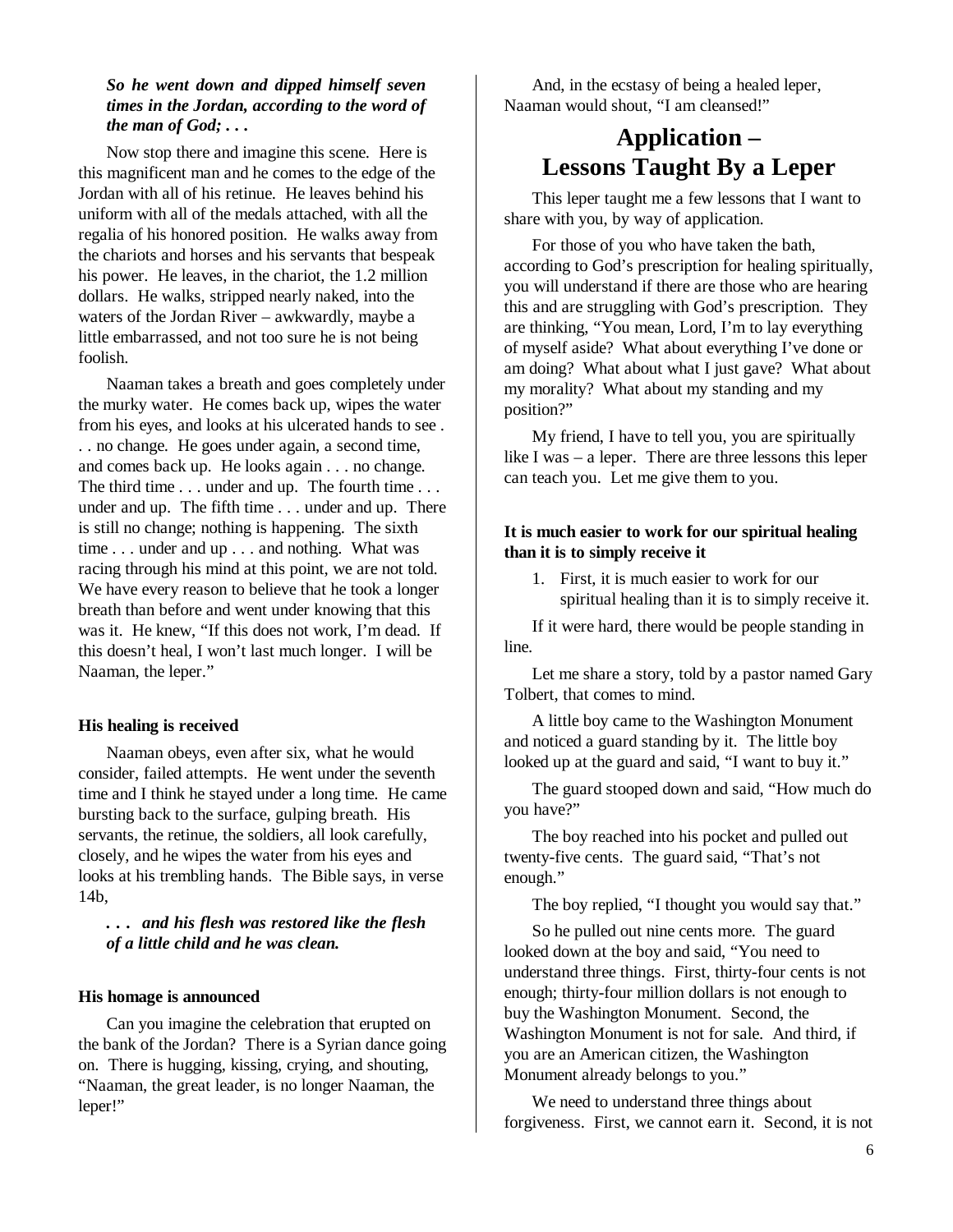for sale. And third, if we accept Christ, we already have it.

#### **It is difficult to accept a plan of salvation of which we were never consulted, nor fully understood**

2. The second lesson that I learned from this leper is that it is difficult to accept a plan of salvation of which we were never consulted, nor fully understand.

"You mean to tell me that God has a plan for me and He never asked me what it would take?"

"That's right."

"God has this plan of salvation and He never asked my advice?"

"That's right."

That is Thomas' point when he understands, all of a sudden, his ignorance, along with the other disciples, as Jesus is talking about going to the Father. Thomas blurts out, "Lord, we don't know the way there. How are we going to get to the Father?"

Jesus told Thomas and the others, as John, chapter 14, verse 6, records,

### *. . . I am the way, and the truth, and the life; no one comes to the Father but through Me.*

I think that is why Jesus Christ is referred to most often as Savior – not Helper; not give you a little power to pull yourself up by your own boot straps – Savior. A Savior saves people who are lost and cannot save themselves.

Perhaps you have said, "Lord, I want You to help me get into heaven."

No. He takes lepers only. You must say, "Lord, I can't get into heaven by anything I do or give or say or become. I want You to become my Savior. Like a drowning man who cannot save himself, I want You to save me."

### **It is impossible to experience God's forgiveness without following God's plan, God's method, God's cure**

3. The third lesson I learned from this leper is that it is impossible to experience God's

forgiveness without following God's plan, God's method, God's cure.

I went in to this study with question marks. One question, because I had known this story for some time, was, "Why was Naaman told to go under the water seven times? Was that just some figure that Elisha pulled out of his hat with the thought, 'I think that would really embarrass him to go under seven times. That would really get him wet.'?"

I pulled out my Bible encyclopedias and dictionaries and read on the subject of leprosy. I found an interesting point. In the Old Testament system, if a person had leprosy, they were to go to the priest. If they claimed to have been restored or healed, there was a simple practice for the priest to perform. The priest was to take a bird, kill it, and empty the blood of that bird into a basin. Then, he would take running water and pour it into that basin and make a mixture. The priest was to then, anoint the leper with this water . . . seven times.

Seven dips for forgiveness. Seven times for cleansing.

Ladies and gentlemen, you are invited today, not to a river filled with muddy, Jordanian waters, but to a fountain, filled with blood, drawn from Emmanuel's veins. And sinners plunged beneath that flood lose all their guilty stain.

The bloodshed of Christ represents the giving of His life in your place; His enduring the wrath of God to pay the penalty for all your sins, past, present, and future.

To those who have been washed, though their sins were as scarlet, now they are white as snow. To you, John writes in the final book of God's story, the book of Revelation, in chapter 1, verses 5 and 6, "I'm writing to you about,"

*. . . Jesus Christ, the faithful witness, the first-born of the dead, and the ruler of the kings of the earth. To Him who loves us and released us from our sins by His blood – and He has made us to be a kingdom, priests to His God and Father – to Him be the glory and the dominion forever and ever. Amen.*